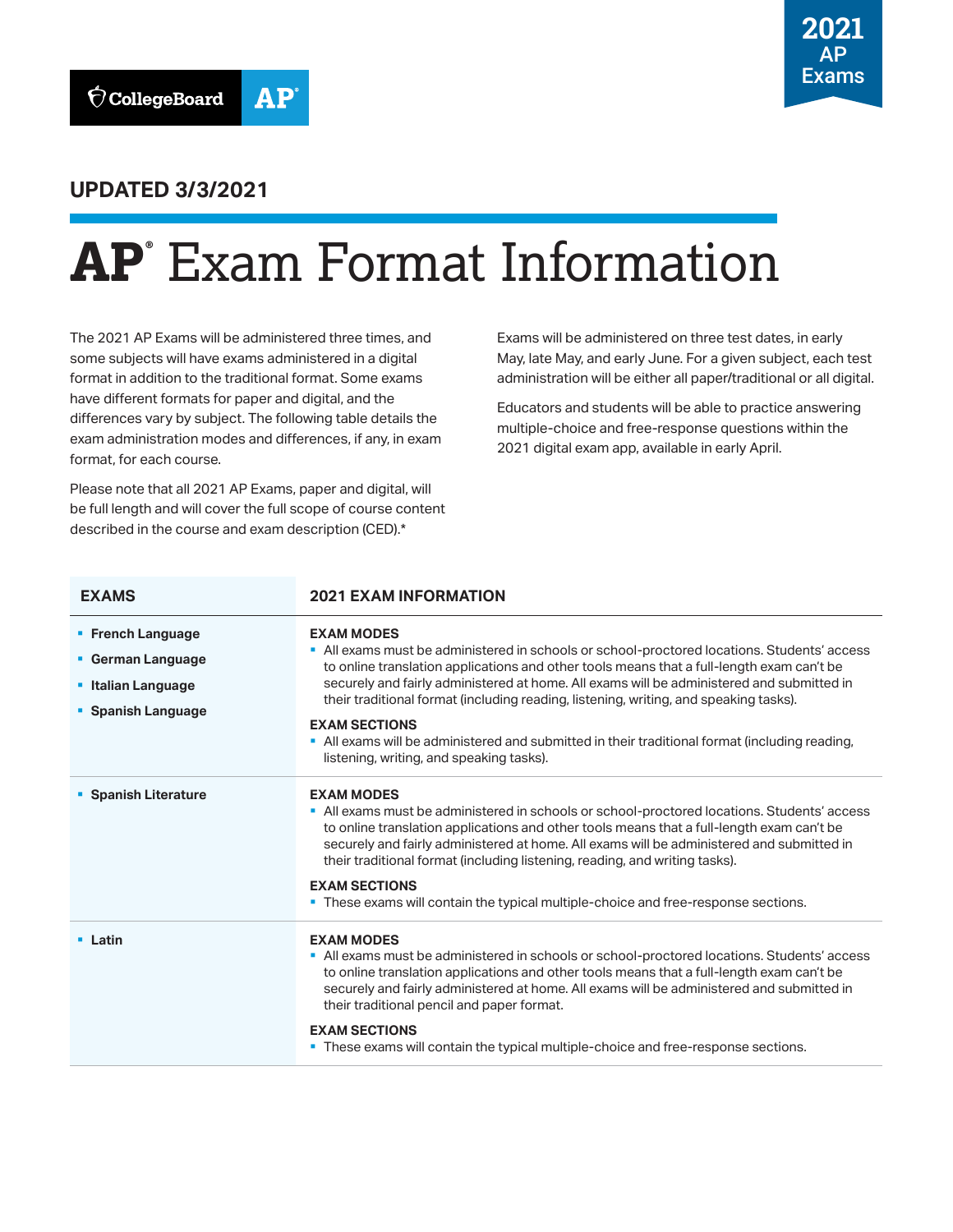| <b>EXAMS</b>                                                                 | <b>2021 EXAM INFORMATION</b>                                                                                                                                                                                                                                                                                                                                                                        |
|------------------------------------------------------------------------------|-----------------------------------------------------------------------------------------------------------------------------------------------------------------------------------------------------------------------------------------------------------------------------------------------------------------------------------------------------------------------------------------------------|
| <b>• Music Theory</b>                                                        | <b>EXAM MODES</b><br>All exams must be administered in schools or school-proctored locations. Students' access<br>to musical instruments, software, and other tools means that a full-length exam can't be<br>securely and fairly administered at home. All exams will be administered and submitted in<br>their traditional format (including written, listening, and sight-singing sections).     |
|                                                                              | • For administration of sight-singing questions, teachers and coordinators should refer to<br>new covid-19 safety guidelines in the AP Coordinator's Manual.                                                                                                                                                                                                                                        |
|                                                                              | <b>EXAM SECTIONS</b><br>. These exams will contain the typical multiple-choice and free-response sections.                                                                                                                                                                                                                                                                                          |
| • Chinese Language<br><b>Japanese Language</b>                               | <b>EXAM MODES</b><br>All exams must be administered in schools or school-proctored locations. Students' access<br>to online translation applications and other tools means that a full-length exam can't be<br>securely and fairly administered at home.                                                                                                                                            |
|                                                                              | " All exams will be in their traditional computer-based format. As previously announced to AP<br>coordinators, these exams will be administered on a new online platform that can be<br>accessed on PCs, Macs, or Chromebooks with an internet connection. CDs will no longer<br>be used for these exams. More information will be shared with AP coordinators and<br>teachers in the coming weeks. |
|                                                                              | • Note that because of the unique nature of digital testing of these two world languages, the<br>new online platform for these two subjects is not the same as the digital testing platform<br>students will use for digital testing in other AP subjects.                                                                                                                                          |
|                                                                              | <b>EXAM SECTIONS</b><br>. These exams will contain the typical multiple-choice and free-response sections.                                                                                                                                                                                                                                                                                          |
| • Comparative Government<br>and Politics                                     | <b>EXAM MODES</b><br>. Exams will be offered on paper in early May, and as a digital exam in late May and early June.                                                                                                                                                                                                                                                                               |
| • Computer Science A<br><b>English Language</b><br><b>English Literature</b> | <b>EXAM SECTIONS</b><br>- Both the paper and digital versions will contain the typical multiple-choice and free-<br>response sections.                                                                                                                                                                                                                                                              |
| • Human Geography                                                            |                                                                                                                                                                                                                                                                                                                                                                                                     |
| <b>• Psychology</b>                                                          |                                                                                                                                                                                                                                                                                                                                                                                                     |
| • U.S. Government and Politics                                               |                                                                                                                                                                                                                                                                                                                                                                                                     |
| <b>Art History</b>                                                           | <b>EXAM MODES</b><br>" Exams will be offered on paper in early May, and as a digital exam in late May and early June.                                                                                                                                                                                                                                                                               |
|                                                                              | <b>EXAM SECTIONS</b><br>. Both the paper and digital versions will contain the typical multiple-choice and free-<br>response sections.                                                                                                                                                                                                                                                              |
|                                                                              | • On the digital exam, due to requirements for exam security, works of art won't be identified.<br>Also, students won't be asked to provide identifying information for works of art that are<br>provided as stimuli in free-response questions.                                                                                                                                                    |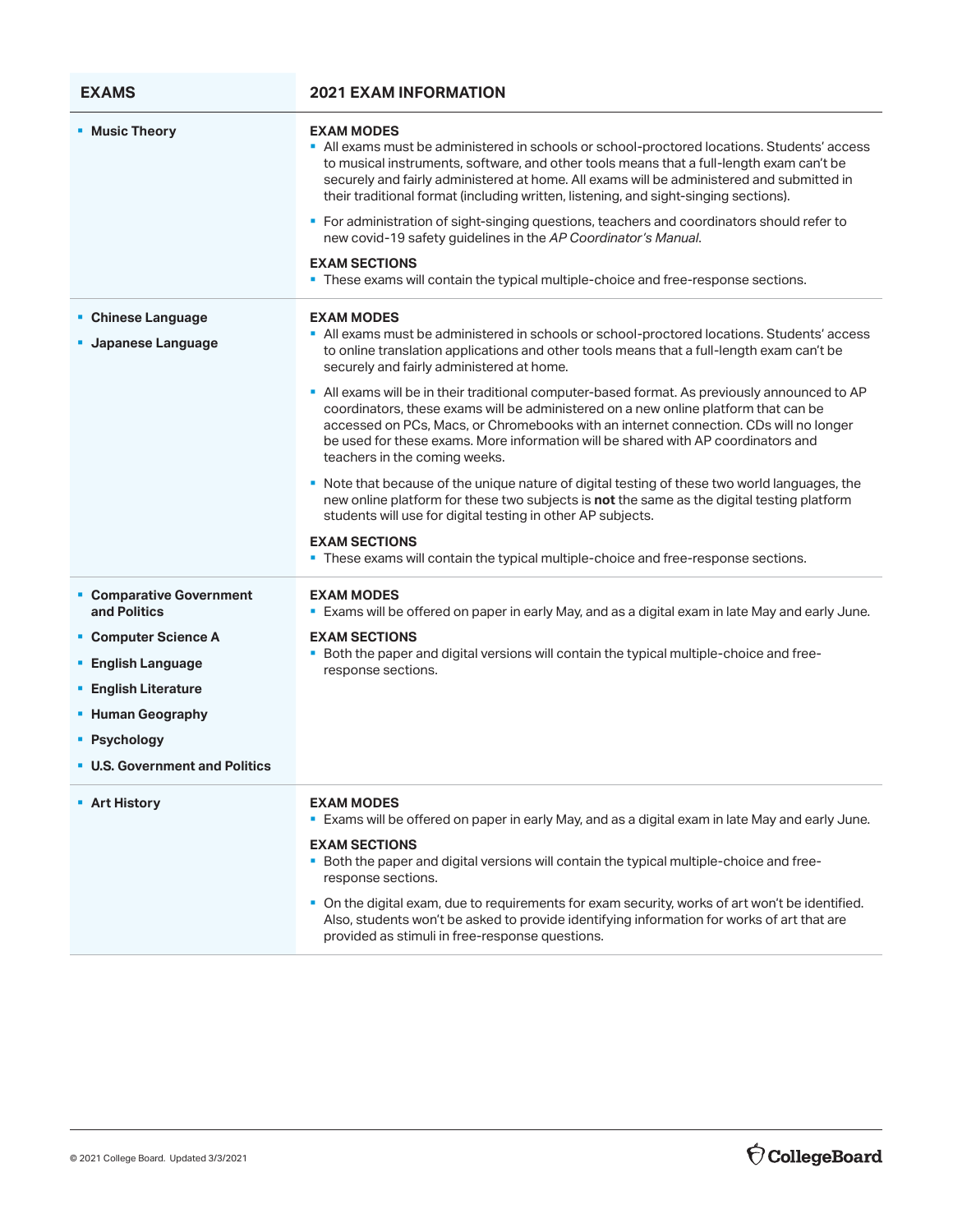| <b>EXAMS</b>                         | <b>2021 EXAM INFORMATION</b>                                                                                                                                                                                                                                                                                                                                                                                                                                                                                                                                                                                                                                                                                                                                                                      |
|--------------------------------------|---------------------------------------------------------------------------------------------------------------------------------------------------------------------------------------------------------------------------------------------------------------------------------------------------------------------------------------------------------------------------------------------------------------------------------------------------------------------------------------------------------------------------------------------------------------------------------------------------------------------------------------------------------------------------------------------------------------------------------------------------------------------------------------------------|
| <b>Environmental Science</b>         | <b>EXAM MODES</b><br><b>Exams will be offered on paper in early May, and as a digital exam in late May and early June.</b><br><b>EXAM SECTIONS</b><br>. Both the paper and digital versions will contain the typical multiple-choice and free-<br>response sections.<br>Per the AP Exam Calculator Policy, a four function (with square root), scientific, or graphing<br>calculator is allowed on all versions of the exam.<br>• On the digital exam, students will answer free-response questions with a keyboard, rather<br>than by hand. Questions requiring calculations will be written such that students can show<br>their work via typing. No handwritten or photographed work will be required or accepted.                                                                             |
| • Computer Science Principles        | <b>EXAM MODES</b><br>• End-of-course exams will be offered on paper in early May, and as a digital exam in late May<br>and early June.<br><b>EXAM SECTIONS</b><br>• Both the paper and digital versions of the end-of-course exam will consist of the typical<br>multiple-choice section.<br>. The digital submission deadline for the Create performance task has been extended to<br>Thursday, May 20, 2021, 11:59 p.m. ET.                                                                                                                                                                                                                                                                                                                                                                     |
| <b>Seminar</b>                       | <b>EXAM MODES</b><br>• End-of-course exams will be offered on paper in early May, and as a digital exam in late May<br>and early June.<br><b>EXAM SECTIONS</b><br>• Both the paper and digital versions of the end-of-course exam will consist of the typical<br>free-response questions.<br>The digital submission deadline for performance tasks has been extended to Thursday, May<br>20, 2021, 11:59 p.m. ET.                                                                                                                                                                                                                                                                                                                                                                                 |
| • Macroeconomics<br>• Microeconomics | <b>EXAM MODES</b><br><b>Exams will be offered on paper in early May, and as a digital exam in late May and early June.</b><br><b>EXAM SECTIONS</b><br>. Both the paper and digital versions will contain the typical multiple-choice and free-<br>response sections.<br>[Update as of March 2] Per the AP Exam Calculator Policy, calculators aren't permitted on<br>the paper exam. On the digital exam, calculators will be permitted.<br>. On the digital exam, students will answer free-response questions with a keyboard, rather<br>than by hand. Students taking digital exams won't be asked to draw graphs as part of their<br>response—rather, these skills will be assessed with questions about given diagrams. No<br>handwritten or photographed work will be required or accepted. |
| <b>Biology</b>                       | <b>EXAM MODES</b><br>. Exams will be offered on paper in early May, and as a digital exam in late May and early June.<br><b>EXAM SECTIONS</b><br>- Both the paper and digital versions will contain the typical multiple-choice and free-<br>response sections.<br>Per the AP Exam Calculator Policy, a 4-function (with square root), scientific, or graphing<br>calculator is allowed on all versions of the exam.                                                                                                                                                                                                                                                                                                                                                                              |

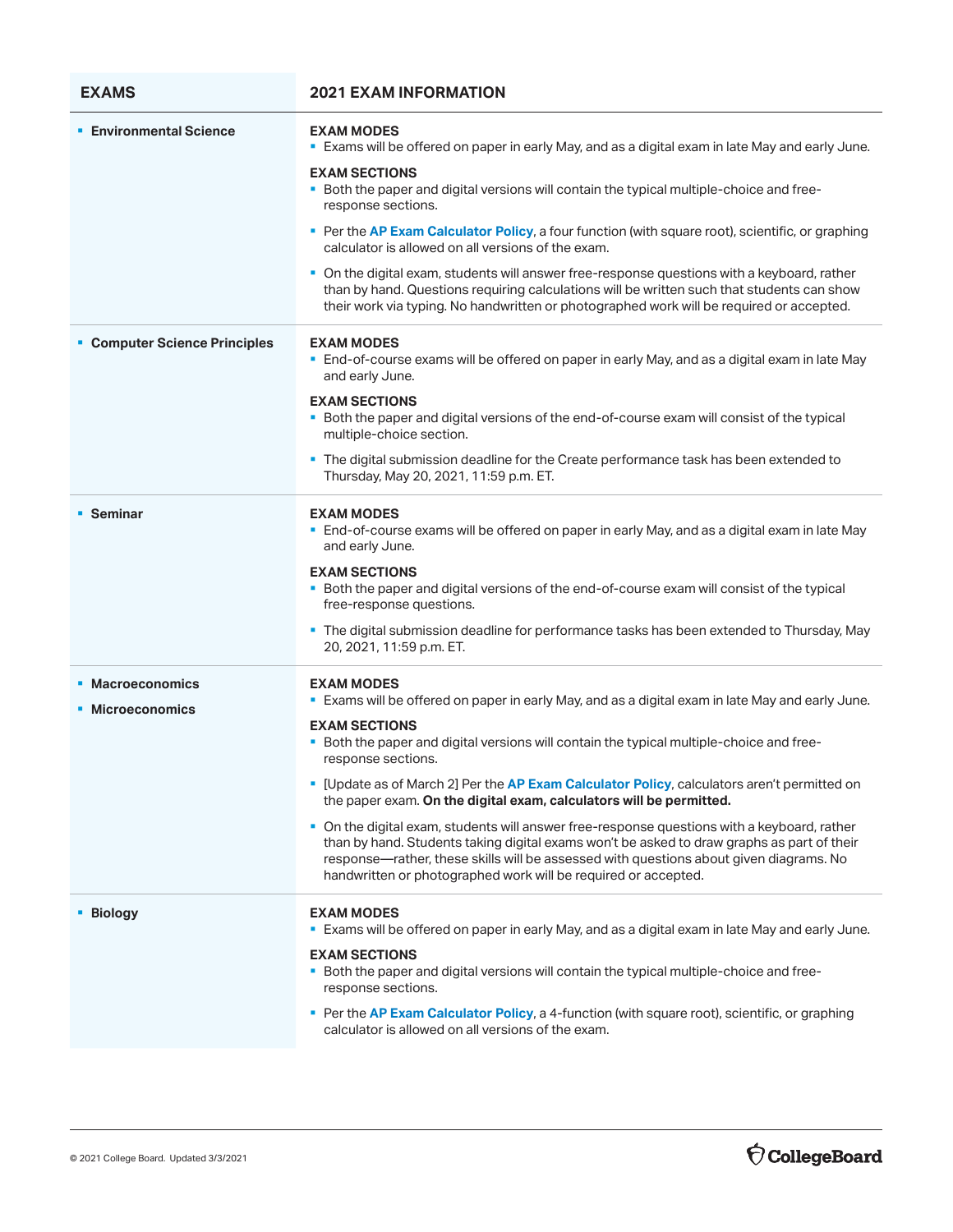| <b>EXAMS</b>               | <b>2021 EXAM INFORMATION</b>                                                                                                                                                                                                                                                                                                                                                                                                                                                                  |
|----------------------------|-----------------------------------------------------------------------------------------------------------------------------------------------------------------------------------------------------------------------------------------------------------------------------------------------------------------------------------------------------------------------------------------------------------------------------------------------------------------------------------------------|
| <b>Biology (Continued)</b> | • On the digital exam, students will answer free-response questions with a keyboard, rather<br>than by hand. Students taking digital exams will not be asked to draw or graph as part of<br>their response-rather, these skills will be assessed with questions about given graphs or<br>other stimuli. The digital exam app will include any symbols students would need to type<br>their responses. No handwritten or photographed work will be required or accepted.<br>[Updated 2/9/2021] |
| <b>European History</b>    | <b>EXAM MODES</b><br>" Exams will be offered on paper in early May, and as a digital exam in late May and early June.<br><b>EXAM SECTIONS</b><br>• The paper and digital versions will differ as follows:                                                                                                                                                                                                                                                                                     |
|                            |                                                                                                                                                                                                                                                                                                                                                                                                                                                                                               |
|                            | • Section 1A: Both exams will contain the typical multiple-choice section.<br><b>Section 1B:</b>                                                                                                                                                                                                                                                                                                                                                                                              |
|                            | П<br>• The paper exam will contain the typical short answer question (SAQ) section. Students<br>will answer 3 SAQs; 2 are required, and the student chooses the third from 2 options.                                                                                                                                                                                                                                                                                                         |
|                            | • Students taking the digital exam will be given 3 SAQs and will need to answer all 3; test<br>security considerations preclude providing a choice.                                                                                                                                                                                                                                                                                                                                           |
|                            | - Question 1 is required, includes 1 primary source text, and focuses on historical<br>developments or processes between the years 1600 and 2001.                                                                                                                                                                                                                                                                                                                                             |
|                            | - Question 2 is required, includes a map source, and focuses on historical<br>developments or processes between the years 1450 and 2001.                                                                                                                                                                                                                                                                                                                                                      |
|                            | - Question 3 is required, includes 1 primary source image, and focuses on historical                                                                                                                                                                                                                                                                                                                                                                                                          |
|                            | developments or processes between the years 1450 and 2001.                                                                                                                                                                                                                                                                                                                                                                                                                                    |
|                            | <b>Section 2A:</b> Both exams will contain the typical document-based question (DBQ) section.                                                                                                                                                                                                                                                                                                                                                                                                 |
|                            | • Section 2B:                                                                                                                                                                                                                                                                                                                                                                                                                                                                                 |
|                            | • The paper exam will contain the typical long essay question (LEQ) section. Students<br>will choose 1 LEQ to answer from 3 options.                                                                                                                                                                                                                                                                                                                                                          |
|                            | • The digital exam doesn't contain a long essay question (LEQ), a question type that<br>is precluded from at-home testing due to security considerations. Instead, it will<br>contain a second SAQ section, containing 2 SAQs; students will need to answer both.<br>Students will have 40 minutes—the same time as Section 2B on the paper exam—to<br>answer these 2 SAQs.                                                                                                                   |
|                            | - Question 5 is required, includes 1 source with a data set (such as a chart, table, or<br>graph), and focuses on historical developments or processes between the years<br>1450 and 2001.                                                                                                                                                                                                                                                                                                    |
|                            | - Question 6 is required, includes secondary source text, and focuses on historical                                                                                                                                                                                                                                                                                                                                                                                                           |
|                            | developments or processes between the years 1600 and 2001.                                                                                                                                                                                                                                                                                                                                                                                                                                    |
|                            | In summary, the paper free-response section will include 3 SAQs, 1 DBQ, and 1 LEQ with<br>some optionality; the digital free-response section will include 3 SAQs, 1 DBQ, and 2 SAQs<br>with no optionality.                                                                                                                                                                                                                                                                                  |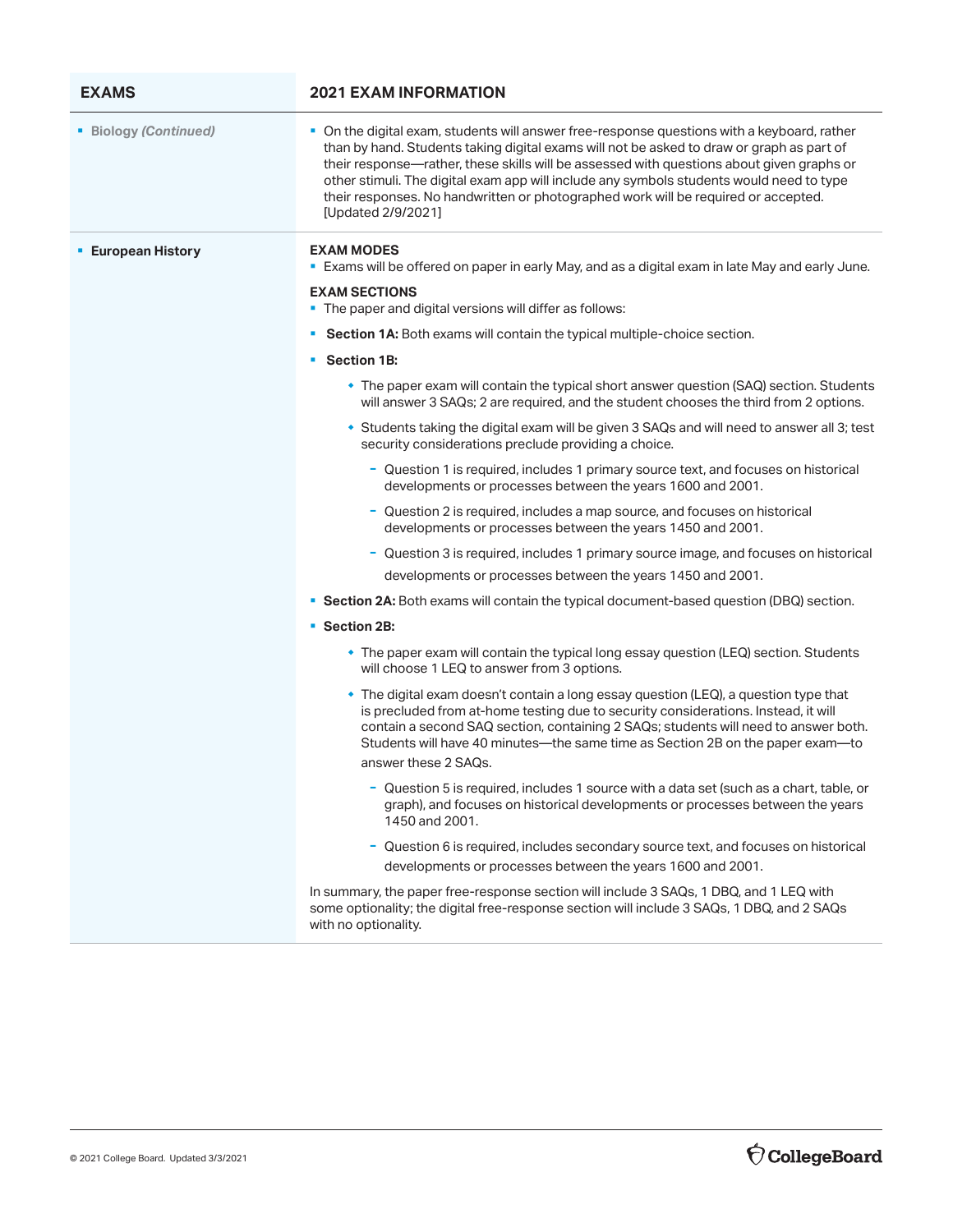### **EXAMS 2021 EXAM INFORMATION**

#### § **U.S. History EXAM MODES**

**Exams will be offered on paper in early May, and as a digital exam in late May and early June.** 

#### **EXAM SECTIONS**

- The paper and digital versions will differ as follows:
- § **Section 1A:** Both exams will contain the typical multiple-choice section.
- **Section 1B:** 
	- \* The paper exam will contain the typical short answer question (SAQ) section. Students will answer 3 SAQs; 2 are required, and the student chooses the third from 2 options.
	- w Students taking the digital exam will be given 3 SAQs and will need to answer all 3; test security considerations preclude providing a choice.
		- Question 1 is required, includes 1 primary source, and focuses on historical developments or processes between the years 1491 and 1980.
		- Question 2 is required, includes 1 map source, and focuses on historical developments or processes between the years 1754 and 1980.
		- Question 3 is required, includes 1 primary source image, and focuses on historical developments or processes between the years 1491 and 2001.
		- At most 1 SAQ in Section 1B will focus primarily on historical developments or processes between the years 1491 and 1754 or between the years 1980 and 2001.
- **Section 2A:** Both exams will contain the typical document-based question (DBQ) section.
- § **Section 2B:** 
	- $\bullet$  The paper exam will contain the typical long essay question (LEQ) section. Students will choose 1 LEQ to answer from 3 options.
	- The digital exam doesn't contain a long essay question (LEQ), a question type that is precluded from at-home testing due to security considerations. Instead, it will contain a second SAQ section, containing 2 SAQs; students will need to answer both. Students will have 40 minutes—the same time as Section 2B on the paper exam—to answer these 2 SAQs.
		- Question 5 is required, includes a source with a data set (such as a chart, table, or graph), and focuses on historical developments or processes between the years 1754 and 1980.
		- Question 6 is required, includes secondary source text, and focuses on historical developments or processes between the years 1754 and 1980.

In summary, the paper free-response section will include 3 SAQs, 1 DBQ, and 1 LEQ with some optionality; the digital free-response section will include 3 SAQs, 1 DBQ, and 2 SAQs with no optionality.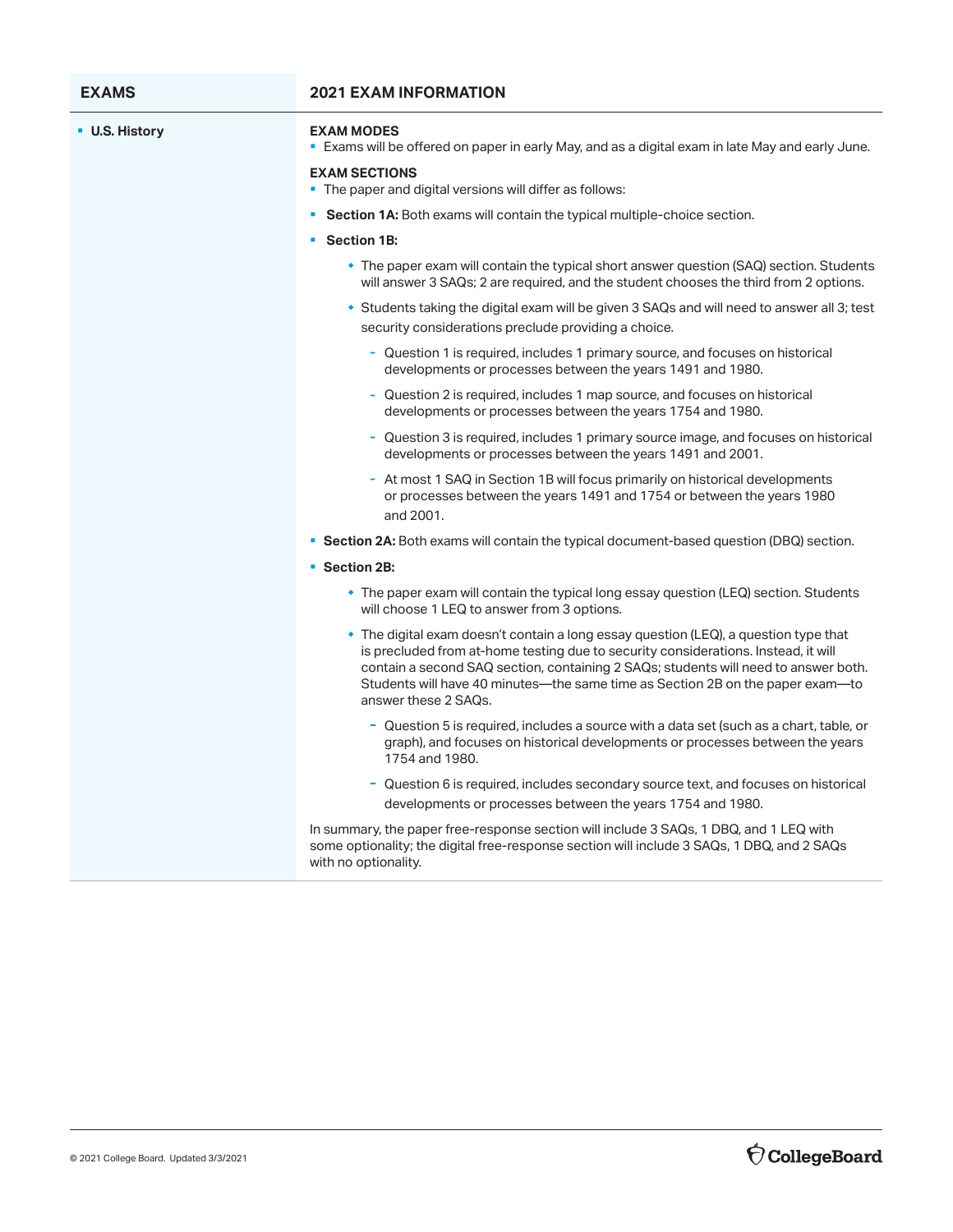## **EXAMS 2021 EXAM INFORMATION**

| • World History: Modern | <b>EXAM MODES</b><br>" Exams will be offered on paper in early May, and as a digital exam in late May and early June.                                                                                                                                                                                                                                                       |
|-------------------------|-----------------------------------------------------------------------------------------------------------------------------------------------------------------------------------------------------------------------------------------------------------------------------------------------------------------------------------------------------------------------------|
|                         | <b>EXAM SECTIONS</b><br>• The paper and digital versions will differ as follows:                                                                                                                                                                                                                                                                                            |
|                         | • Section 1A: Both exams will contain the typical multiple-choice section.                                                                                                                                                                                                                                                                                                  |
|                         | • Section 1B:                                                                                                                                                                                                                                                                                                                                                               |
|                         | • The paper exam will contain the typical short answer question (SAQ) section. Students<br>will answer 3 SAQs; 2 are required, and the student chooses the third from 2 options.                                                                                                                                                                                            |
|                         | • Students taking the digital exam will be given 3 SAQs and will need to answer all 3; test<br>security considerations preclude providing a choice.                                                                                                                                                                                                                         |
|                         | - Question 1 is required, includes 1 primary source text, and focuses on historical<br>developments or processes between the years 1200 and 2001.                                                                                                                                                                                                                           |
|                         | Question 2 is required, includes 1 map source, and focuses on historical<br>developments or processes between the years 1200 and 2001.                                                                                                                                                                                                                                      |
|                         | - Question 3 is required, includes 1 primary source image, and focuses on historical<br>developments or processes between the years 1200 and 2001.                                                                                                                                                                                                                          |
|                         | <b>Section 2A:</b> Both exams will contain the typical document-based question (DBQ) section.                                                                                                                                                                                                                                                                               |
|                         | • Section 2B:                                                                                                                                                                                                                                                                                                                                                               |
|                         | • The paper exam will contain the typical long essay question (LEQ) section. Students<br>will choose 1 LEQ to answer from 3 options.                                                                                                                                                                                                                                        |
|                         | • The digital exam doesn't contain a long essay question (LEQ), a question type that<br>is precluded from at-home testing due to security considerations. Instead, it will<br>contain a second SAQ section, containing 2 SAQs; students will need to answer both.<br>Students will have 40 minutes—the same time as Section 2B on the paper exam—to<br>answer these 2 SAQs. |
|                         | - Question 5 is required, includes a source with a data set (such as a chart, table, or<br>graph), and focuses on historical developments or processes between the years<br>1200 and 2001.                                                                                                                                                                                  |
|                         | - Question 6 is required, includes secondary source text, and focuses on historical<br>developments or processes between the years 1200 and 2001.                                                                                                                                                                                                                           |
|                         | In summary, the paper free-response section will include 3 SAQs, 1 DBQ, and 1 LEQ with<br>some optionality; the digital free-response section will include 3 SAQs, 1 DBQ, and 2 SAQs<br>with no optionality.                                                                                                                                                                |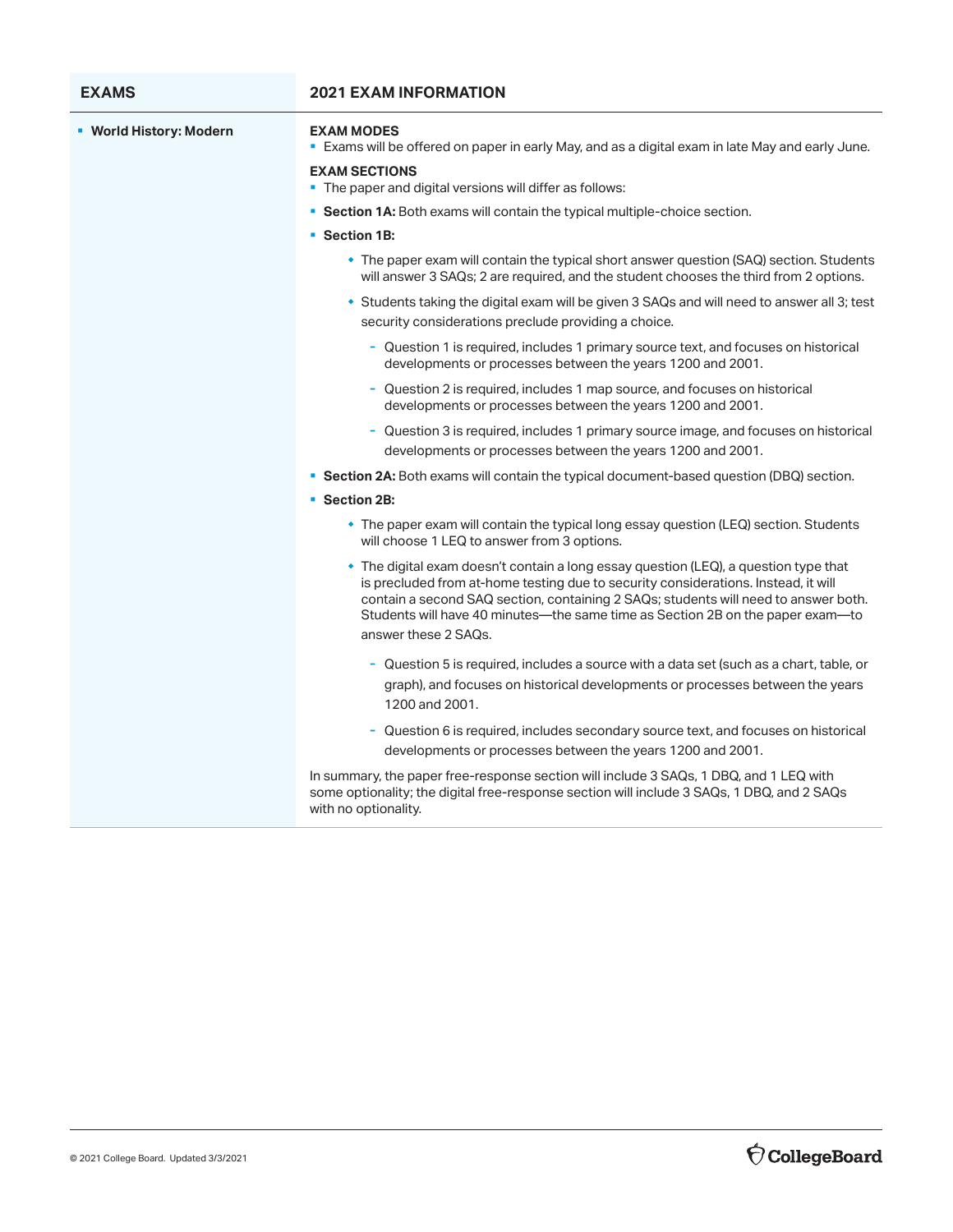| <b>EXAMS</b>                   | <b>2021 EXAM INFORMATION</b>                                                                                                                                                                                                                                                                                                                                                                                                                                                                                                                                                                                                                                               |
|--------------------------------|----------------------------------------------------------------------------------------------------------------------------------------------------------------------------------------------------------------------------------------------------------------------------------------------------------------------------------------------------------------------------------------------------------------------------------------------------------------------------------------------------------------------------------------------------------------------------------------------------------------------------------------------------------------------------|
| • Calculus AB<br>• Calculus BC | <b>EXAM MODES</b><br><b>Exams will be offered on paper in early May and late May and as a digital exam in early June.</b>                                                                                                                                                                                                                                                                                                                                                                                                                                                                                                                                                  |
|                                | <b>EXAM SECTIONS</b><br>• The paper exam will follow the typical multiple-choice and free-response format.                                                                                                                                                                                                                                                                                                                                                                                                                                                                                                                                                                 |
|                                | The multiple-choice and free-response sections of the digital exam will take the same<br>amount of time as those on the paper exam: 1 hour 45 minutes for multiple-choice questions,<br>and 1 hour 30 minutes for free-response questions. However, the free-response questions<br>will be adapted to include responses and explanations that can be easily typed with a<br>computer keyboard, and they won't require students to type complex mathematical<br>expressions or to draw or create graphs. The digital exam app will include any symbols<br>students would need to type their responses. No handwritten or photographed work will be<br>required or accepted. |
|                                | [Update as of March 2] On the paper exam, calculators aren't allowed in Section I Part A and<br>Section II Part B, per the AP Exam Calculator Policy. On the digital exam, calculators will<br>be permitted on all sections.                                                                                                                                                                                                                                                                                                                                                                                                                                               |
|                                | Educators and students will be able to practice answering multiple-choice questions, as well<br>as these adapted free-response questions within the 2021 digital exam app, available in early<br>April. The best practice for the digital version of the 2021 exam questions remains the<br>existing multiple-choice and free-response questions. Students who can respond to all parts<br>of existing free-response questions will be able to provide the short explanations required<br>within the digital versions of the AP Calculus exams.                                                                                                                            |
| • Chemistry                    | <b>EXAM MODES</b><br>. Exams will be offered on paper in early May and late May and as a digital exam in early June.                                                                                                                                                                                                                                                                                                                                                                                                                                                                                                                                                       |
|                                | <b>EXAM SECTIONS</b><br>. The paper exam will follow the typical multiple-choice and free-response format.                                                                                                                                                                                                                                                                                                                                                                                                                                                                                                                                                                 |
|                                | • The digital exam will take the same amount of time as the paper exam but will include                                                                                                                                                                                                                                                                                                                                                                                                                                                                                                                                                                                    |
|                                | • More multiple-choice questions than the paper exam. Students will have a second<br>multiple-choice section, with 60 minutes to answer 40 questions.                                                                                                                                                                                                                                                                                                                                                                                                                                                                                                                      |
|                                | • Fewer free-response questions than the paper exam. Students will have 45 minutes to<br>answer 3 questions:                                                                                                                                                                                                                                                                                                                                                                                                                                                                                                                                                               |
|                                | 1. 2 short questions                                                                                                                                                                                                                                                                                                                                                                                                                                                                                                                                                                                                                                                       |
|                                | 2. 1 long question                                                                                                                                                                                                                                                                                                                                                                                                                                                                                                                                                                                                                                                         |
|                                | [Update as of March 2] On the paper exam, calculators aren't allowed on Section I and are<br>allowed on Section II, per the AP Exam Calculator Policy. On the digital exam, calculators<br>will be allowed on all sections.                                                                                                                                                                                                                                                                                                                                                                                                                                                |
|                                | On the digital exam, free-response questions will consist of familiar tasks that could appear<br>on a traditional exam, but students won't be asked to draw or graph. Students will<br>answer free-response questions with a keyboard, rather than by hand. The digital<br>exam app will include any symbols students would need to type their responses. No<br>handwritten or photographed work will be required or accepted.                                                                                                                                                                                                                                             |
|                                | Educators and students will be able to practice answering multiple-choice and free-<br>response questions within the 2021 digital exam app, available in early April. The best<br>practice for the digital version of the 2021 exam remains the existing multiple-choice and<br>free-response questions.                                                                                                                                                                                                                                                                                                                                                                   |

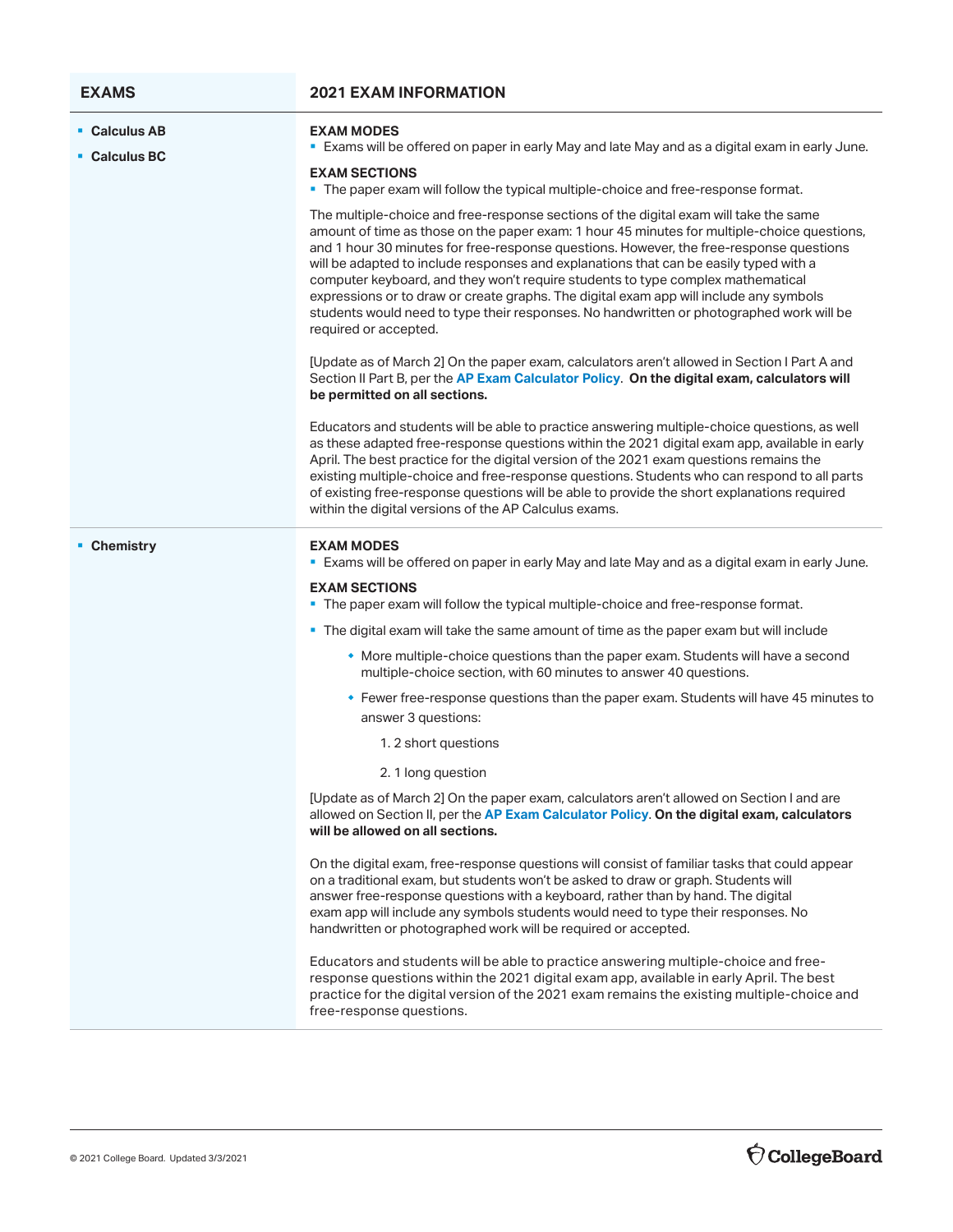| <b>EXAMS</b>                                     | <b>2021 EXAM INFORMATION</b>                                                                                                                                                                                                                                                                                                                                                                                                   |
|--------------------------------------------------|--------------------------------------------------------------------------------------------------------------------------------------------------------------------------------------------------------------------------------------------------------------------------------------------------------------------------------------------------------------------------------------------------------------------------------|
| • Physics 1*<br>• Physics 2                      | <b>EXAM MODES</b><br>" Exams will be offered on paper in early May and late May and as a digital exam in early June.                                                                                                                                                                                                                                                                                                           |
|                                                  | <b>EXAM SECTIONS</b><br>• The paper exam will follow the typical multiple-choice and free-response format.                                                                                                                                                                                                                                                                                                                     |
|                                                  | • The digital exam will take the same amount of time as the paper exam but will include                                                                                                                                                                                                                                                                                                                                        |
|                                                  | • More multiple-choice questions than the paper exam. Students will have a second<br>multiple-choice section, with 45 minutes to answer 25 questions.                                                                                                                                                                                                                                                                          |
|                                                  | • Fewer free-response questions than the paper exam. Students will have 45 minutes to<br>answer 2 questions:                                                                                                                                                                                                                                                                                                                   |
|                                                  | 1. Qualitative/Quantitative Transition (QQT)                                                                                                                                                                                                                                                                                                                                                                                   |
|                                                  | 2. Short Answer: Paragraph Argument                                                                                                                                                                                                                                                                                                                                                                                            |
|                                                  | Per the AP Exam Calculator Policy, a 4-function, scientific, or graphing calculator is allowed<br>on all versions of the exam.                                                                                                                                                                                                                                                                                                 |
|                                                  | On the digital exam, free-response questions will consist of familiar tasks that could appear<br>on a traditional exam, but students won't be asked to draw or graph. Students will<br>answer free-response questions with a keyboard, rather than by hand. The digital<br>exam app will include any symbols students would need to type their responses. No<br>handwritten or photographed work will be required or accepted. |
|                                                  | Educators and students will be able to practice answering multiple-choice and free-response<br>questions within the 2021 digital exam app, available in early April. The best practice for the<br>digital version of the 2021 exam remains the existing multiple-choice and free-response<br>questions.                                                                                                                        |
| • Physics C: Electricity and<br><b>Magnetism</b> | <b>EXAM MODES</b><br>" Exams will be offered on paper in early May and late May and as a digital exam in early June.                                                                                                                                                                                                                                                                                                           |
| • Physics C: Mechanics                           | <b>EXAM SECTIONS</b><br>. The paper exam will follow the typical multiple-choice and free-response format.                                                                                                                                                                                                                                                                                                                     |
|                                                  | • The digital exam will take the same amount of time as the paper exam (90 minutes) but will<br>consist of:                                                                                                                                                                                                                                                                                                                    |
|                                                  | • Double the number of multiple-choice questions as the paper exam. There will be 2<br>multiple-choice sections, each lasting 45 minutes and including 35 questions.                                                                                                                                                                                                                                                           |
|                                                  | • No free-response questions.                                                                                                                                                                                                                                                                                                                                                                                                  |
|                                                  | Per the AP Exam Calculator Policy, a 4-function, scientific, or graphing calculator is<br>allowed on all versions of the exam.                                                                                                                                                                                                                                                                                                 |